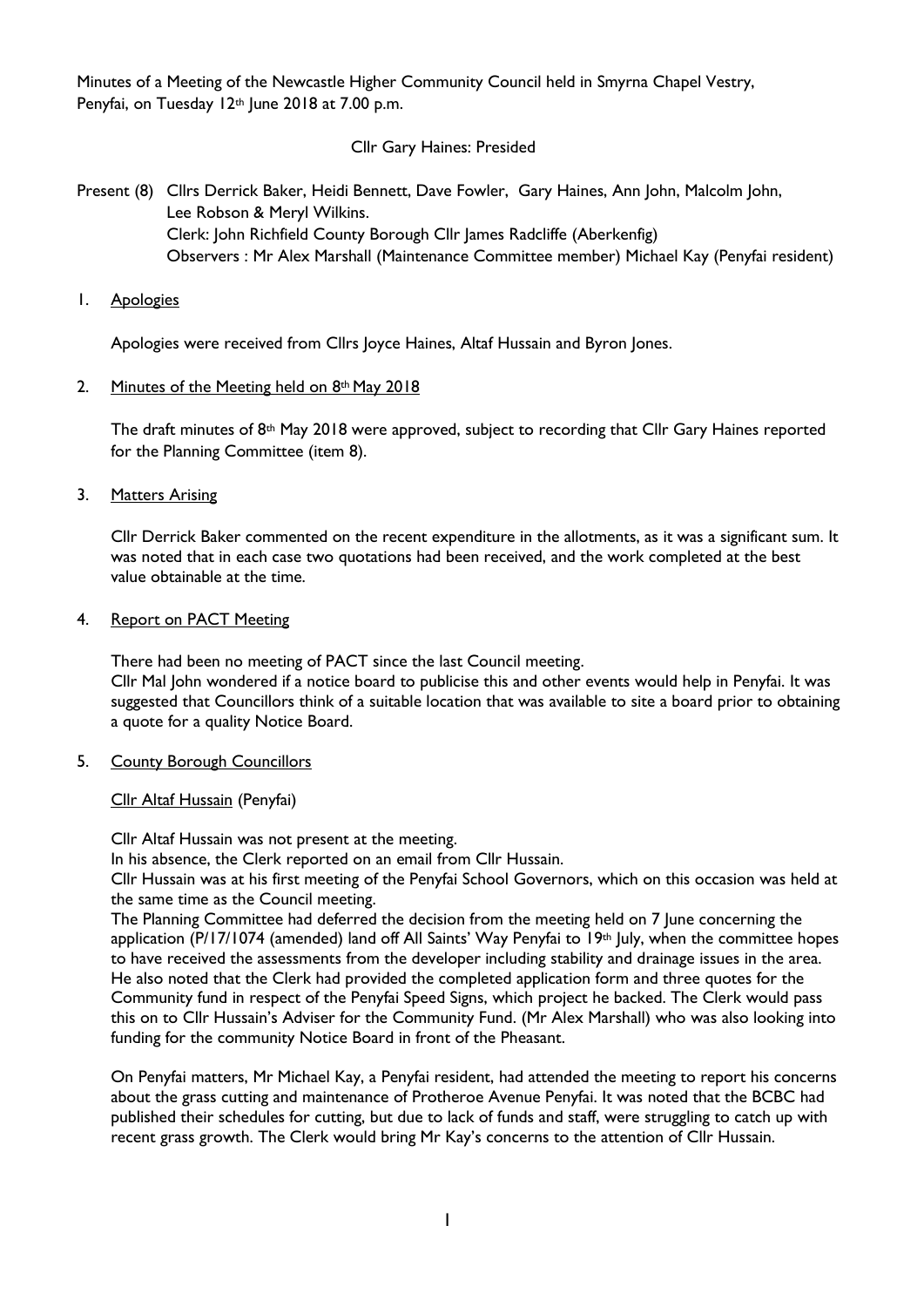### Cllr James Radcliffe (Aberkenfig)

Cllr James Radcliffe, County Borough Councillor for Aberkenfig, was welcomed to the meeting and reported on the following matters:

#### Health Centre

In the light of the success of the recent planning application to increase the number of residents in the area, Cllr Radcliffe had requested that the Health Authority provide a new Health Centre and Surgery in Aberkenfig / Tondu. It was noted that this area was now ideally situated to start developing new services.

The Council endorsed his letter and agreed to support him in this endeavour.

### GDPR

County Borough Councillors had now received training in the General Data Protection Regulations. There may be some help in dealing this this from the BCBC. The Council also noted that Cllr Heidi Bennet had overseen this in BAVO. (Bridgend Association of Voluntary Organisations)

#### Post Office

There was no news as talks were ongoing, in a positive direction. Noted.

#### Unauthorised Travellers Site

The planning application for the site near the Fountain had been refused, and was currently being appealed. Some caravans were on site regardless. The BCBC had commenced enforcement proceedings subject to the outcome of the appeal. Cllr Radcliffe was to hold a meeting with Planning Officers to find out why they had not simply started enforcement, pending the outcome of an appeal.

#### Ker Waste Management

Kier were being made aware of the extent of the problems with the waste and litter that was dropped en route to the waste transfer centre. Cllr Radcliffe felt that they needed to have more photographs of examples and then more concerted action would be taken.

#### 6. Report on Co-option of a Councillor for Penyfai Ward

The Clerk reported the procedure that had to be followed following the resignation of a member of the Council. He had placed the notice on the Notice Board inviting members of the public to request an election if they wished to write to the returning officer of BCBC. The BCBC Electoral Department informed the Clerk by the due date there was no request for an election.

The Clerk advised that it was best practice to advertise the co-option with a closing date on 2 July and see if there were any candidates who wished to be co-opted. The outcome of this process would be reported to the Council and arrangements made to make the co-option at the next meeting on 10 July. The Co-option would be advertised in both Aberkenfig and Penyfai.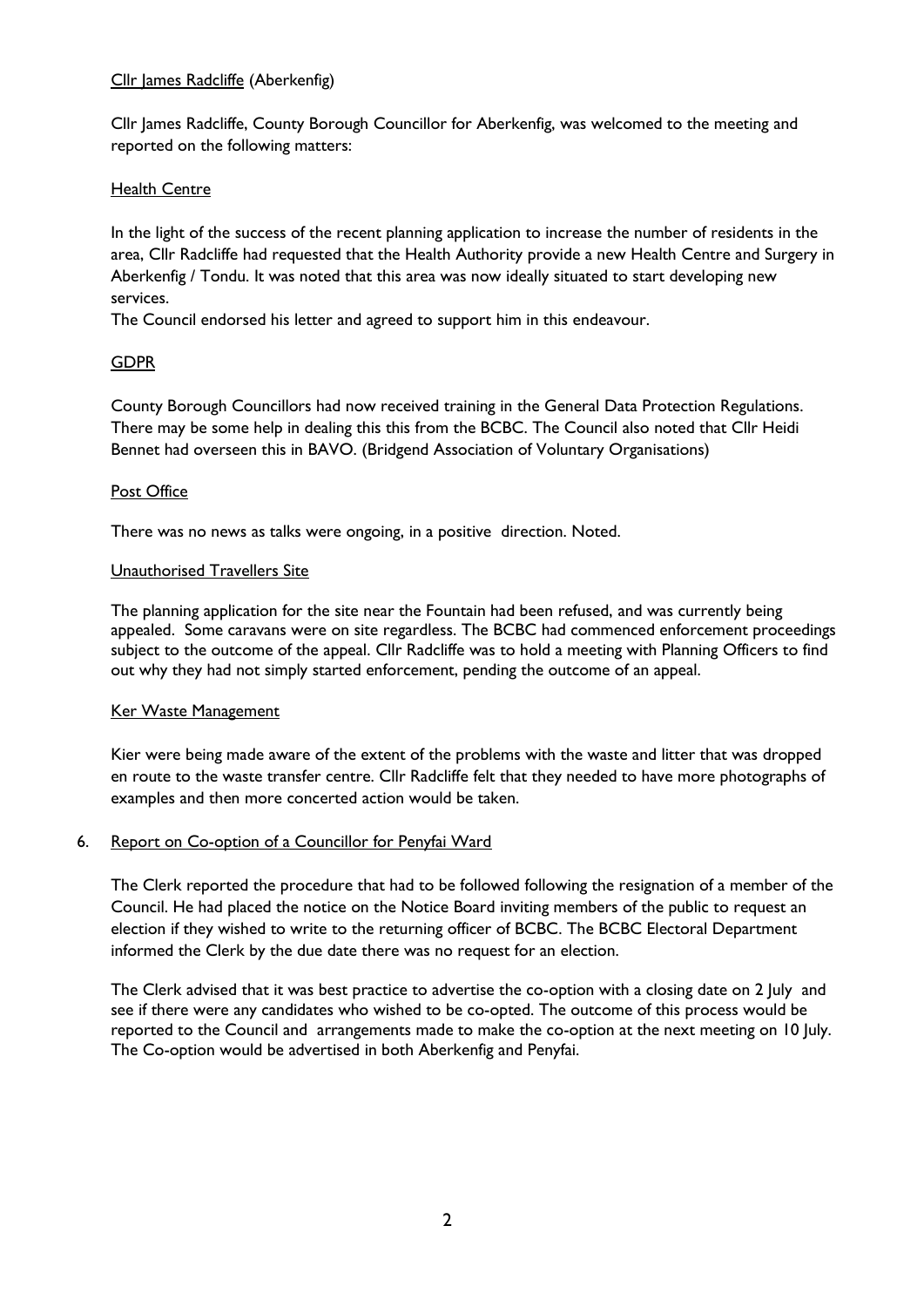## 7. Update from Committees

# (i) Community Development Project

Cllr Gary Haines and Cllr Lee Robson reported that the leaflets would go out this week. They thanked all Councillors who had agreed to help with the deliveries in Aberkenfig, and invited Councillors in Penyfai to contact according to their availability to help with the distribution.

# (ii) Maintenance Committee

Concerning the Pandy Allotments, Cllr Mal John and Mr Alex Marshall reported that a good job had been completed with the roadway on the allotments. It was satisfactory and achieved at a good price. It was reported that there would be a contribution to follow from the Aberkenfig Allotments Association in the sum of £400.

Concerning dog waste bins, Alex Marshall had contacted a number of Companies to see their products. summary of options, and Costs together with a recommendation would be provided in a report from the Committee to the next meeting. The Clerk would contact the BCBC / Mr Golunski once again to request they confirm permission for the locations.

Concerning the Aberkenfig Community Woodlands it was reported that Matt Scott was to commence work soon, with Neil Hinds (the consultant who had written the management plan to manage the project), to advise. Cllrs Gary Haines and Alex Marshall met both people on site to plan the work. It was noted that Mr Hinds would be contracted at a day rate at key points in the project, at the Maintenance Committee's discretion.

### 8. Centenary of Armistice 1918-2018

The Ceramic Artist engaged by the Council to create the children's artwork, Justine Stroud, was continuing work with the headteachers on the design of the mosaic art for the schools. A quotation had already been agreed with Gerald Davies Limited for the manufacture and installation of the boards. A meeting between the Maintenance Committee and Cllr Derrick Baker, and Mr Phil Howe, Contracts manager GDL, would be helpful over the summer.

Cllr Derrick Baker reported he had recently emailed Justine Stroud, who indicated that she had completed the artwork with the children, and the schools involvement was now completed. Justine now needed to buy in the ceramics items and make up the work; GDL as contractor would install the boards and posts in good time for November. They would also install the art work when it was ready.

It was agreed that it would be helpful when the contractors worked on the boards to close the gaps a bit, which would involve work additional to the original quote.

Cllr Derrick Baker had spoken with the Headteachers about facilitating the attendance of some of the children form the schools on November 11 2018 - a Sunday this year. He also suggested that a bugler would be needed, perhaps Eurof Davies from the church?

It was also noted that Penyfai church intended to host a significant exhibition at Remembrance-tide this year.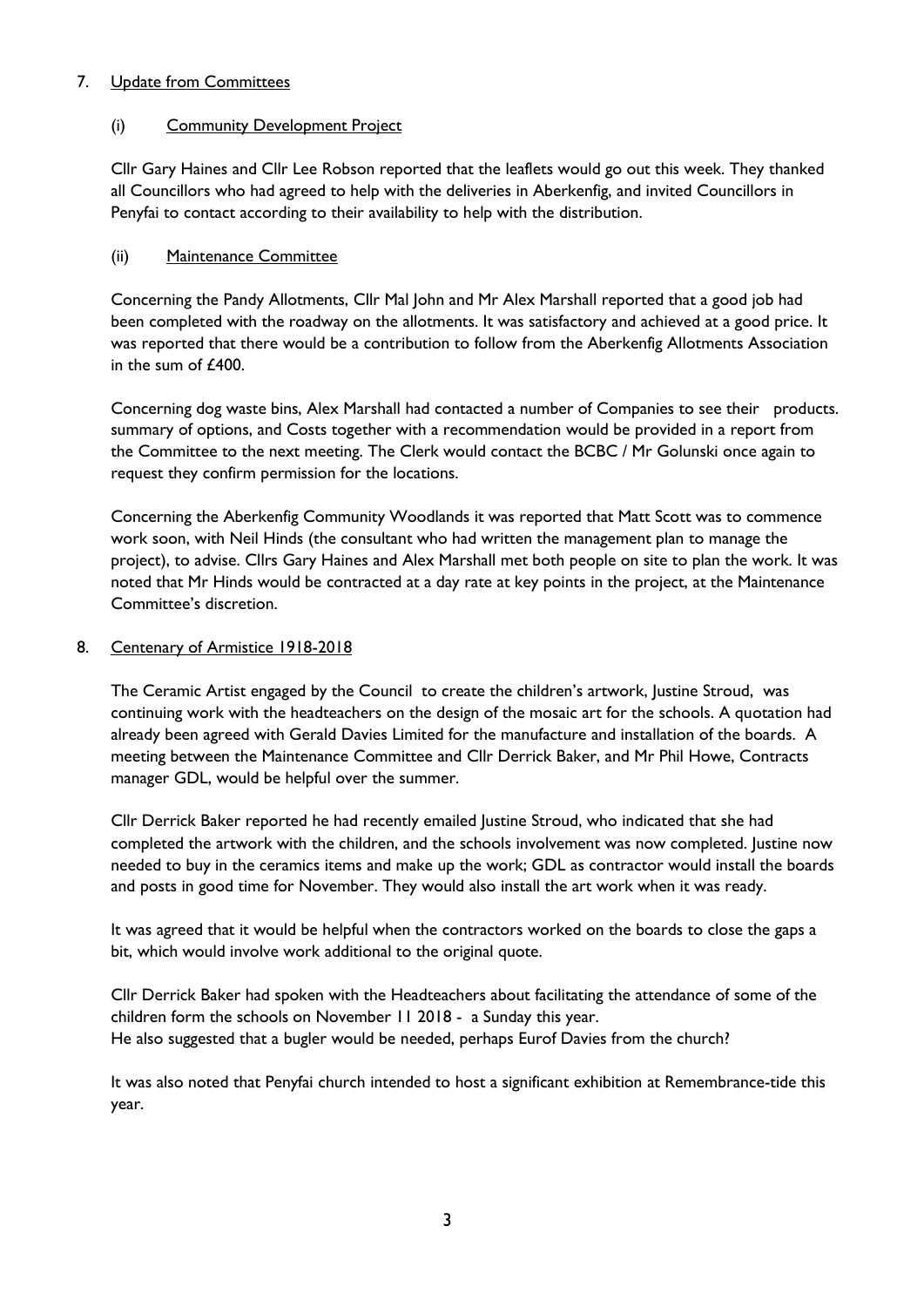### 8. Revised Standing Orders - One Voice Wales

The Clerk reported that he had received a copy of the latest recommended model Standing Orders for Local Councils from One Voice Wales. He suggested it would be good practice to use the Standing Orders as the latest version. This was agreed.

#### 10. Update of Actions taken to deal with General Data Protection Regulations

The Clerk reported that he had reviewed data protection as it impacted on the Council. It was not necessary to obtain consent from the few suppliers the council used to contact them as the contact, as if it was made, would be for the legitimate purpose of utilising their goods and services.

Concerning personal privacy and data processing, the Council retained no lists of people's personal data for any member of the public whatsoever. A contact list for members of the Council was kept, which the clerk was required to do in order to invite members to meetings and circulate information necessary to the running of meetings and general administration of the Council. The prescribed information in the 2015 Welsh Government Regulations relating to electronic communications required members of the Council to have their contact details and membership of any political bodies published on the Council's website.

The Clerk had developed a form for Members of the Council - the declaration of members' Interests, which was required to be kept and published. This affected only members of the Community Council.

It was noted that there was no requirement for the Council to appoint a Data Protection Officer.

This subject would be kept under active review, as the Council worked to ensure it met the demands of the new regulations.

### 11. Consultation on Glanrhyd Hospital Grounds – Inclusion of gardens on Statutory Register

The Clerk issued copies of a map showing the entry on the non-statutory register of historic parks and gardens at Glanrhyd Hospital. The current list drawn up by Cadw would shortly become a statutory list, and the hospital wanted to ensure that the gardens at Glanrhyd were included on the register. This was welcomed as a way of safeguarding the land for future generations, and the Council supported the request, as this was entirely non controversial. The Clerk would write to Mr David Leighton with the Council's backing.

Cllr Dave Fowler enquired about a possible planning application that had been made close to the Hospital and the river. It was reported that the other side of the river was designated as green wedge, but he needed to ask Cllr Altaf Hussain as County Borough Councillor for a definitive answer when he defined the exact location.

### 12. Correspondence

### 1. Clerks and Councils Direct

Local Government publication. Noted.

### 2. Aberkenfig Allotment Association

Copy of letter to Mr Haydn Evans asking him to remove a fence alongside the path. Bob Edwards (Secretary to the Association) had some doubts as to whether club rules applied, or the NHCC needed to act. The Clerk advised it was a matter for the Association to deal with. It was reported that Cllr Mal John and Alex Marshall had met the Allotment Association on site and the matter had been resolved.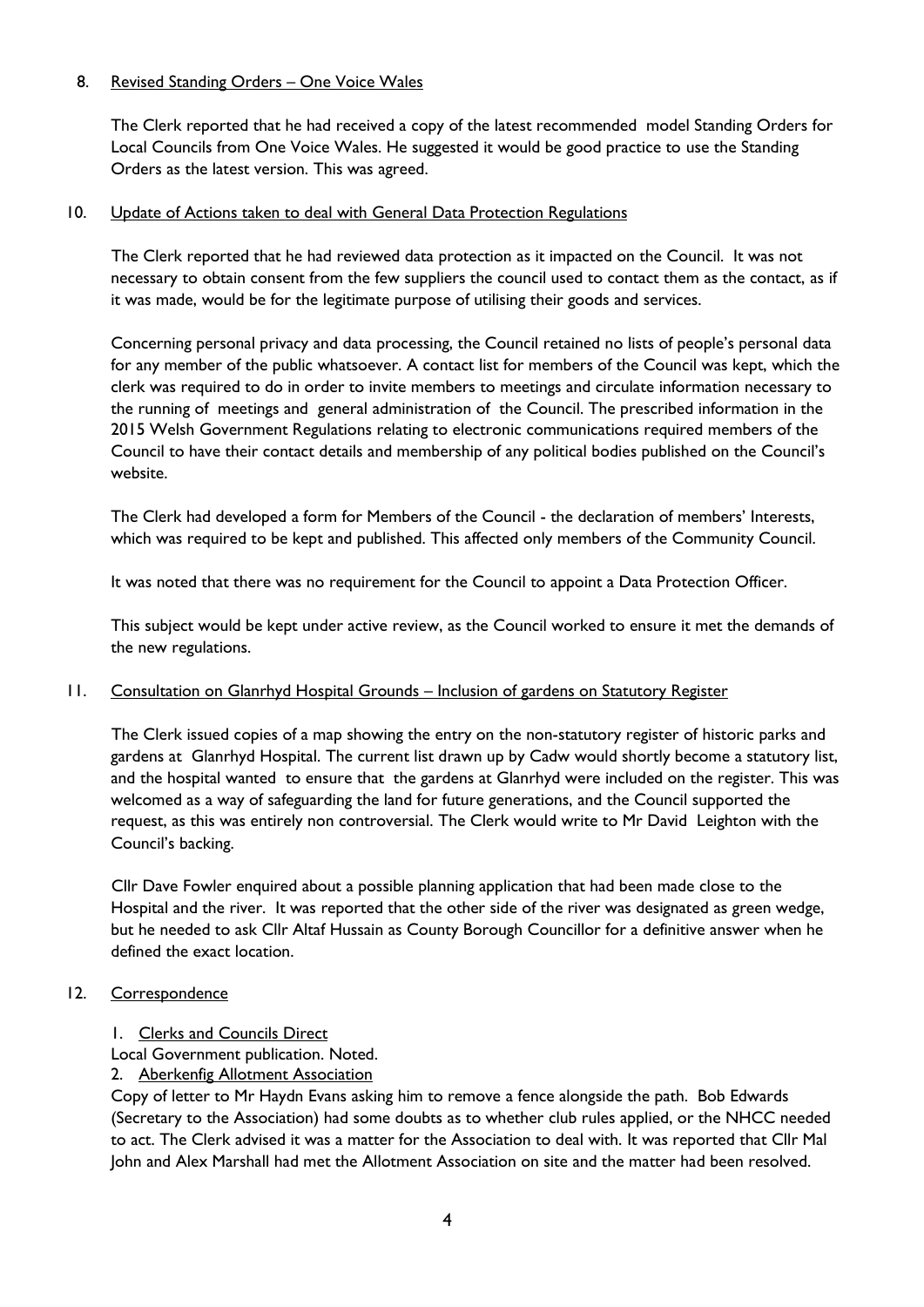# 3. Lisa Aspinall – Welsh Government Review Panel

A series of email correspondence regarding making arrangements for the Open Evening held on 24 May to help local people contribute to the Review. Arranged with Cllr Heidi Bennett to run the session.

# 4. Matt Scott Landscaping

Prices for maintenance regime on the Square, Aberkenfig., as agreed by the Council. Received following meeting with Cllr Gary Haines, the total for the year would be £1430. For this November total of £680 –and thereafter broken down into amounts of  $£420$  and  $£260$ . Agreed – noted that the pavings needed application of weed killer to remove bindweed.

# 5. BCBC Electoral Services

Guidance note for dealing with Casual Vacancies for Town & Community Councils. NB stage after no election request is to place a notice of vacancy. Such a notice was placed straight away.

#### 6. Mr Hinds

Management Plan for Aberkenfig Community Woodlands. NB Maintenance Committee have met and intend to implement the plan in accordance with the Councils policy. Endorsed.

7. Seafarers UK

Notification of Merchant Navy Day 3 September, and invitation to fly a red ensign that day. Noted.

8. BCBC

One of three quotes for Penyfai Speed Signs. To go with application for funds, together with the other quotes as agreed. Actioned.

9. Coeval UK Ltd

Second of three quotes as above (actioned)

10. Elan City.co.uk

Third of the three quotes as above (actioned)

11. BCBC Town & Community Council Forum

The date for the next meeting will be Thursday 26 June at 4p.m. in the Civic Offices. The NHCC Representative was Cllr Heidi Bennett, the alternate was Cllr Lee Robson.

12. Cllr Heidi Bennett

Series of Correspondence regarding the amended application P/17/1073/FUL.

The Clerk sent an updated letter of objection to BCBC and to the County Brough Member. Endorsed. 13. Madeleine Moon MP

The MP was hosting an RAF Presentation event on Friday 22 June at 11.00. in the Sony Theatre at Bridgend College. If members wished to attend, the Clerk would book them a place. No member to attend.

14. BCBC Electoral Services

Confirmation that there has been no request for an election to the casual vacancy in the Penyfai Ward, and the Council may co-opt to the vacancy. (Council to Advertise vacancy)

15. G4S

Invoice for A5 Flyers for Development Project – arranged by Cllr Lee Robson. £95.74 to reimburse Cllr Robson.

16. BHIB Insurance Brokers

Confirmation of receipt of funds and continuance of Insurance Policy and Certificate of Employers Liability Insurance. Noted.

### 17. One Voice Wales

request for contact details for Cllrs to Area Committee meetings.

18. Boverton Nurseries

Invoice for £1862.40 for hanging basket plants.

19. AABC Ltd

Invoice for balance for website and web hosting for the year. £304.80 to Pay.

20. Matt Scott

Invoice for allotments path for £1,250.00 To Pay.

21. One Voice Wales

Details of Area Committee in Cowbridge. Noted.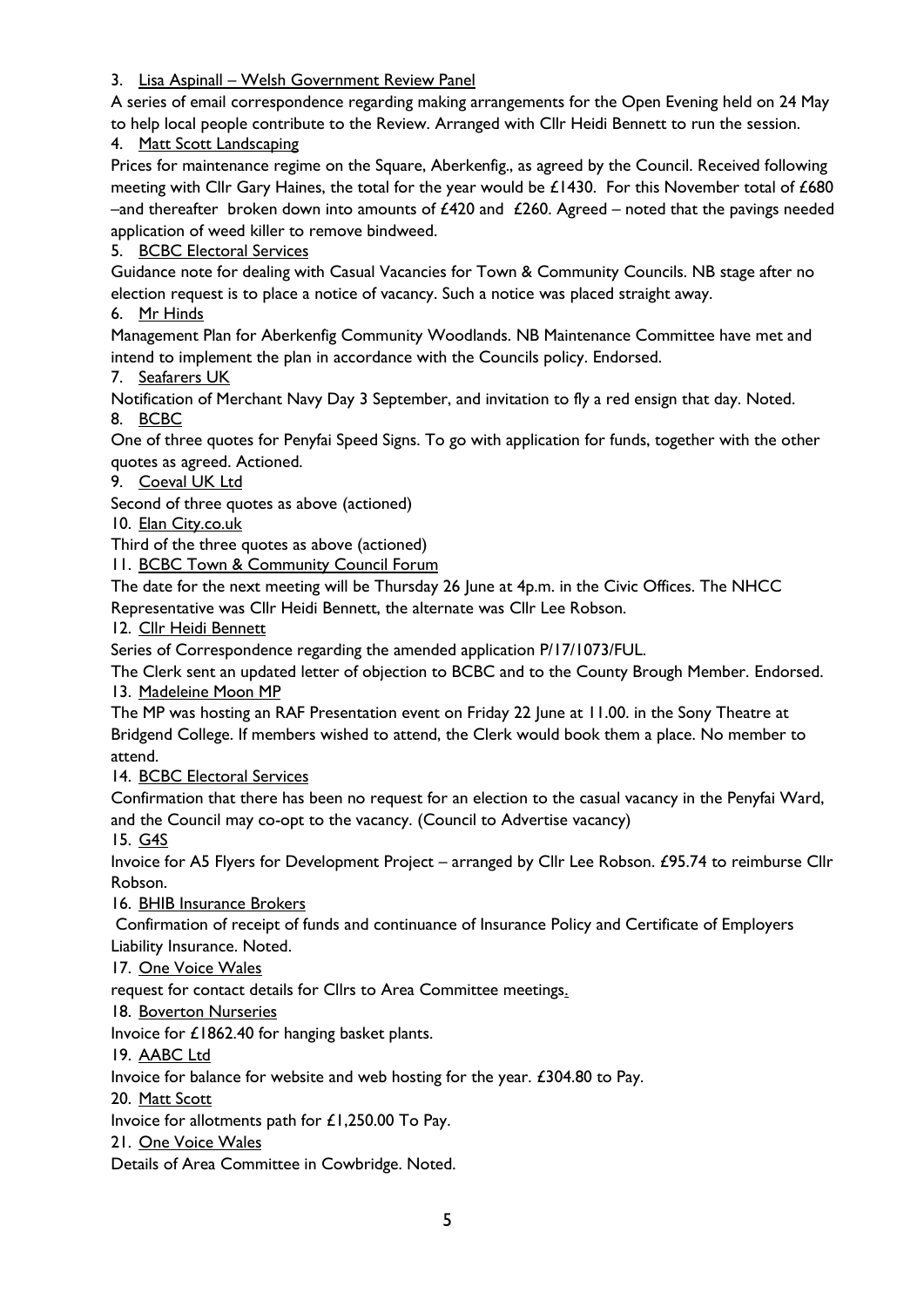### 13. Planning Applications – Report from Planning Committee

## P/17/1073/FUL amended Land off All Saints Way Penyfai (Notified 11/5/18)

Noted that BCBC Planning Committee had considered the amended application at Penyfai Quarry on 7 June and agreed to postpone its determination. It was agreed that the Clerk write to Planning to complain about the way this application in particular had been handled. Examples included late or non availability of documents, failure to follow their own procedures, and a general strong sense of lack of communication which made it difficult for members of the public or Community Councils to participate in a meaningful way in the democratic process. To copy to Cllr Altaf Hussain.

### 14. Reports

# Land at Glanrhyd, Penyfai

Cllr Mal John reported on the land at Glanrhyd gardens. He recently observed a person going through a gate that had not been used in 70 years, and he was digging up the common. Cllr Mal John informed the individual that this was a regulated Common. He had written to Julian Golunski but so far had not received a reply. The Clerk would write to ask Mr Golunski what was being done to reinstate the common after this disturbance?

Cllrs Mal and Ann John both declared a personal interest as this land was adjacent their home. They had no pecuniary interest in the land.

### 15. Finances

### (a) Accounts for payment

The following accounts would be paid:

| Cllr Lee Robson (reimburse for posters)    | 95.74    | (201606) |
|--------------------------------------------|----------|----------|
| Boverton Nurseries (Hanging baskets)       | 1,862.00 | (201607) |
| Matt Scott Landscapes (path at Allotments) | 1,250.00 | (201608) |
| AABC Ltd (Website and annual hosting)      | 304.80   | (201609) |
| Clerk (quarterly salary)                   | 1,339.26 | (201510) |
| Clerk (reimbursement)                      | 307.51   | (201611) |
| HMRC (tax)                                 | 334.80   | (201612) |
| Penyfai School (Chair's Allowance)         | 650.00   | (201613) |
|                                            |          |          |

### (a) Annual Return for 2017 - 2018

The Council received and approved the Annual Return and Financial Statements for the year 2017- 2018. The Annual return was certified by the Responsible Financial Officer, countersigned by the Chair. The Clerk would send the Return, together with the accompanying evidence to back up the statements made to the External Auditor by the audit date.

### (b) Quarterly Update of Budgets

The Council reviewed income and expenditure against budgets, considered the Clerk's circulated paper updating the budgets quarterly and noted the contents.